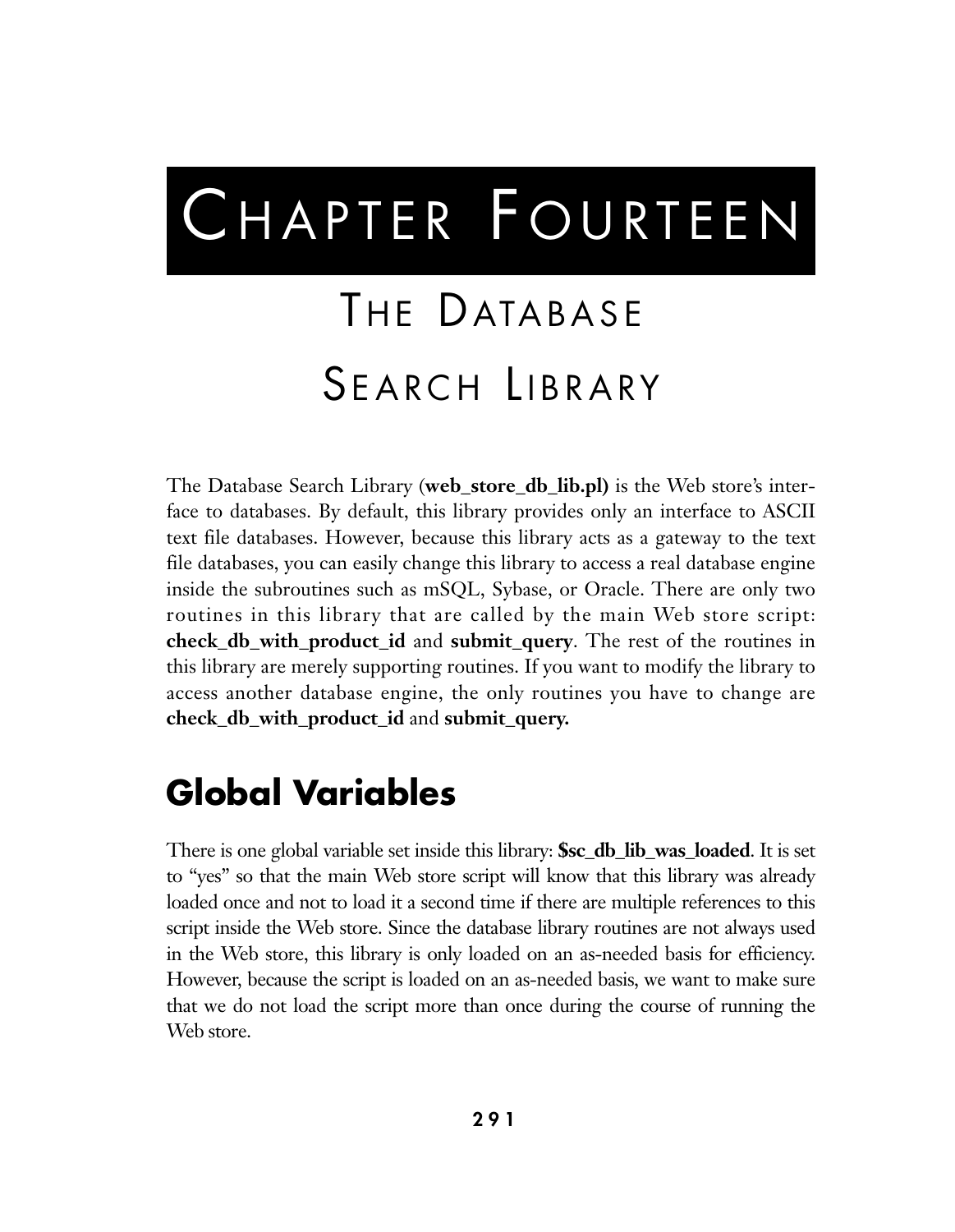#### **292 C HAPTER 1 4**



The **Require** command itself keeps track of which libraries were loaded and does not load them twice. However, the subroutine that is used by the Web store script to check the permissions and existence of the required file is inefficient to run multiple times. Thus, the **\$sc\_db\_lib\_was\_loaded** flag to indicates to the script whether the library of routines is already in use.

\$sc db lib was loaded = "yes";

## **check\_db\_with\_product\_id Subroutine**

The **check\_db\_with\_product\_id** subroutine is used by the Web store to make sure that the price and other information about the product in the database matches the information about the item that the customer is ordering. This is really a security check to make sure that the customer has not found a way to hack into the HTML interface and change the pricing and other vital information about the item. This routine merely returns the contents of the database row to the calling subroutine. The Web store itself does the field comparisons once the row has been retrieved from the database matching the product i.d.

The routine is called with two parameters: **\$product\_id** and **\*db\_row**. **\$product\_id** is the unique product i.d. number of the row that needs to be retrieved. The contents of the row are passed back to **@db\_row**. Because **@db\_row** was passed to the routine by reference using the **\*** operator, changes to **@db\_row** inside the subroutine are returned back to the original caller of this routine:

```
sub check_db_with_product_id {
  local($product_id, *db_row) = @_;
 local($db_product_id);
```
The first thing that the script does is open the data file. If the open file call fails, the **file\_open\_error** routine will record the error:

```
open(DATAFILE, "$sc_data_file_path") ||
   &file_open_error("$sc_data_file_path",
      "Read Database", FILE_, LINE_);
```
Each line in the data file is read into the variable **\$line**. Then, the line is split into fields that are subsequently placed in **@db\_row**. If it turns out that the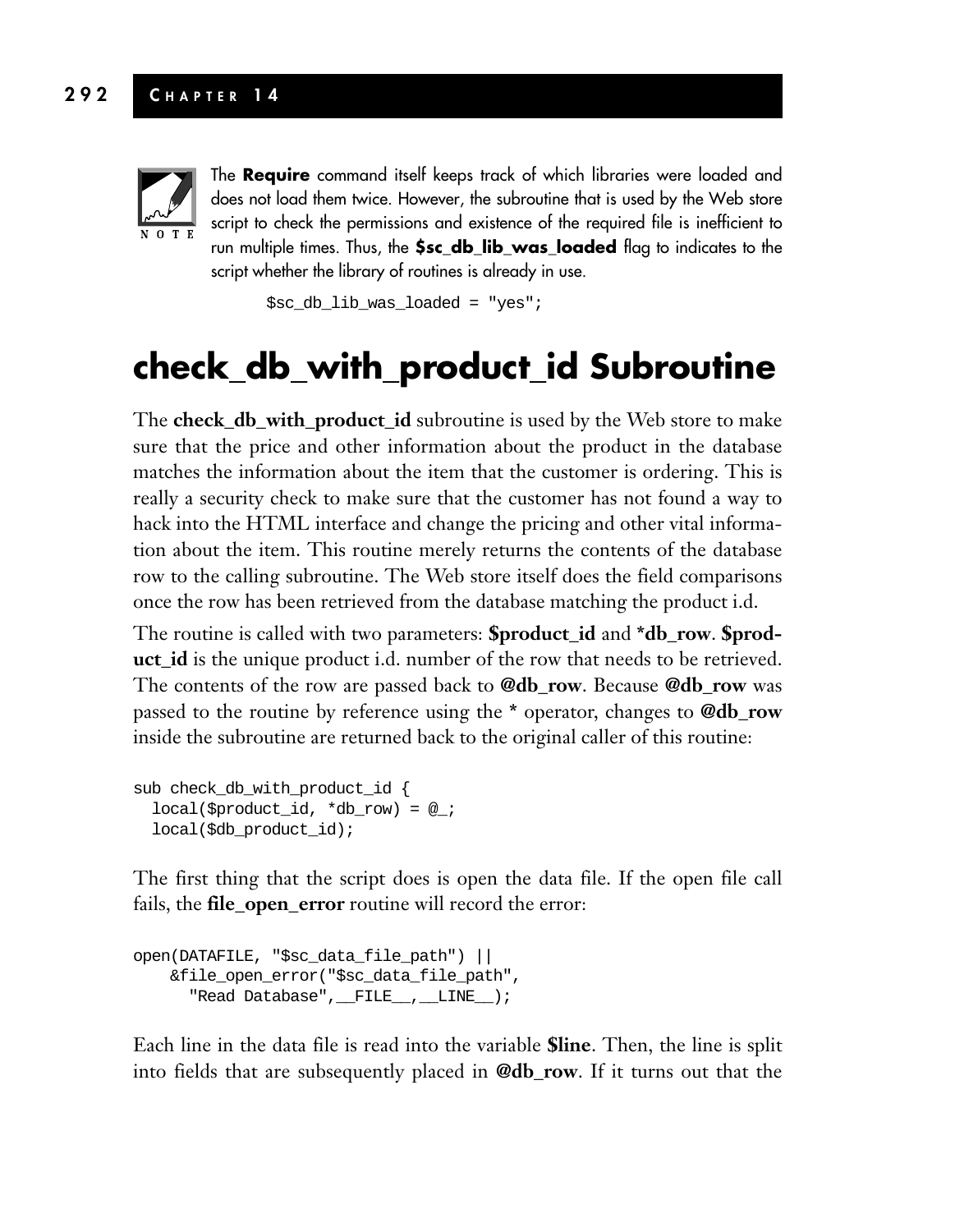product i.d. matches the product i.d. in the database row, the while loop will stop and **@db\_row** will contain the row matching the product i.d. The file is then closed:

```
while (($line = <DATAFILE>) &&
         ($product_id ne $db_product_id)) {
    @db_row = split://|.5line);$db_product_id = $db_row[0];
  }
  close (DATAFILE);
```
Finally, the subroutine returns the status of the database search. This is done by testing the Boolean expression "is the given product i.d. equal to the product i.d. of the last row that was retrieved from the database." If this statement is true, then the value of "TRUE" is returned from the subroutine. If this statement is false, then the value of "FALSE" is returned from the subroutine. This returned value is used by the script calling this routine to see whether the database row matching the product ID really was found or not:

```
return ($product_id eq $db_product_id);
```

```
} # End of check_db_with_product_id
```
## **submit\_query Subroutine**

The **submit\_query** subroutine is called in order to return the results of a query on the database file. It is called with only one parameter: **\*db\_rows**. **\*db\_rows** is actually an array of pipe-delimited (|) rows that satisfy the query results. The **\*** operator means that the variable is passed by reference so that when the subroutine changes the array and populates it with rows, these changes will be reflected back to the original variable that was passed in the calling script:

```
sub submit_query
{
 local(*databaserows) = @;;
```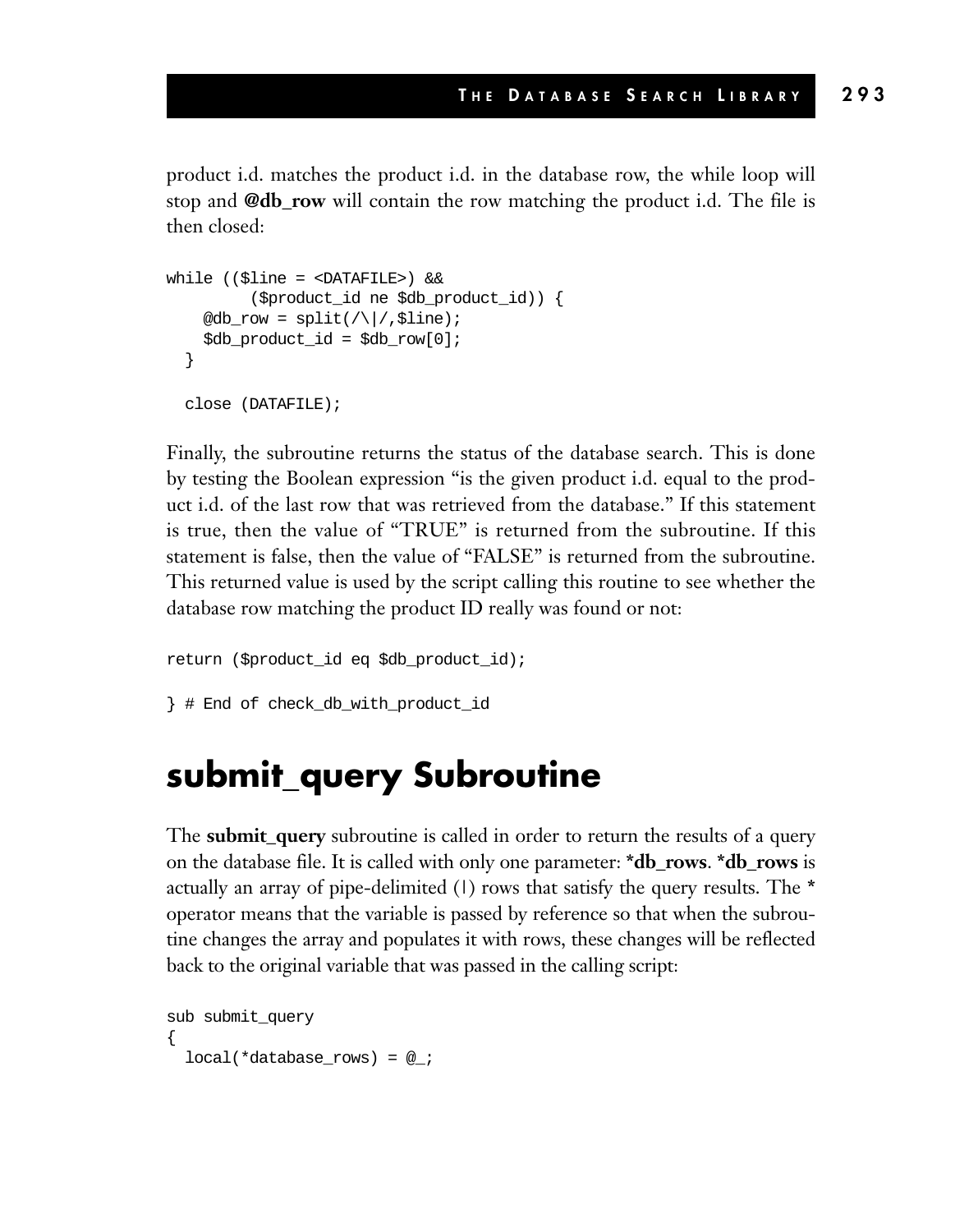#### **294 C HAPTER 1 4**

The next few lines of code declare some variables that will be used in this subroutine but will be invisible outsode of it (local variables). The last two variables (**\$exact\_match** and **\$case\_sensitive**) are set equal to the form variables of the same name. Chapter 5 discussed how these form variables affect the behavior of queries involving data types equal to "string" with the equals (=) comparison operator.

```
local($status);
local(@fields);
local($row_count);
local(@not_found_criteria);
local($line); # Read line from database
local($exact_match) = $form_data{'exact_match'};
local(\$case\_sensitive) = $form\_data{'case\_sensitive'}};
```
Since there have been no rows found yet, **\$row\_count** is initialized to zero:

 $$row_count = 0;$ 

The data file is opened for reading. If there is an error while performing this operation, the routine **file\_open\_error** is called:

```
open(DATAFILE, "$sc_data_file_path") ||
   &file_open_error("$sc_data_file_path",
     "Read Database", FILE_, LINE_);
```
Then, every line of the file is read into the **\$line** variable using a while loop. As long as the row count does not exceed your configured maximum amount of rows to return (as configured in the Setup file), the data file keeps getting read into **\$line** so that the query criteria can be applied to each line:

```
while(($line = <DATAFILE> ) &&
        ($row_count< $sc_db_max_rows_returned+1))
  {
```
Before any processing is done on the line, the newline character at the end is stripped off:

```
chop ($line);
```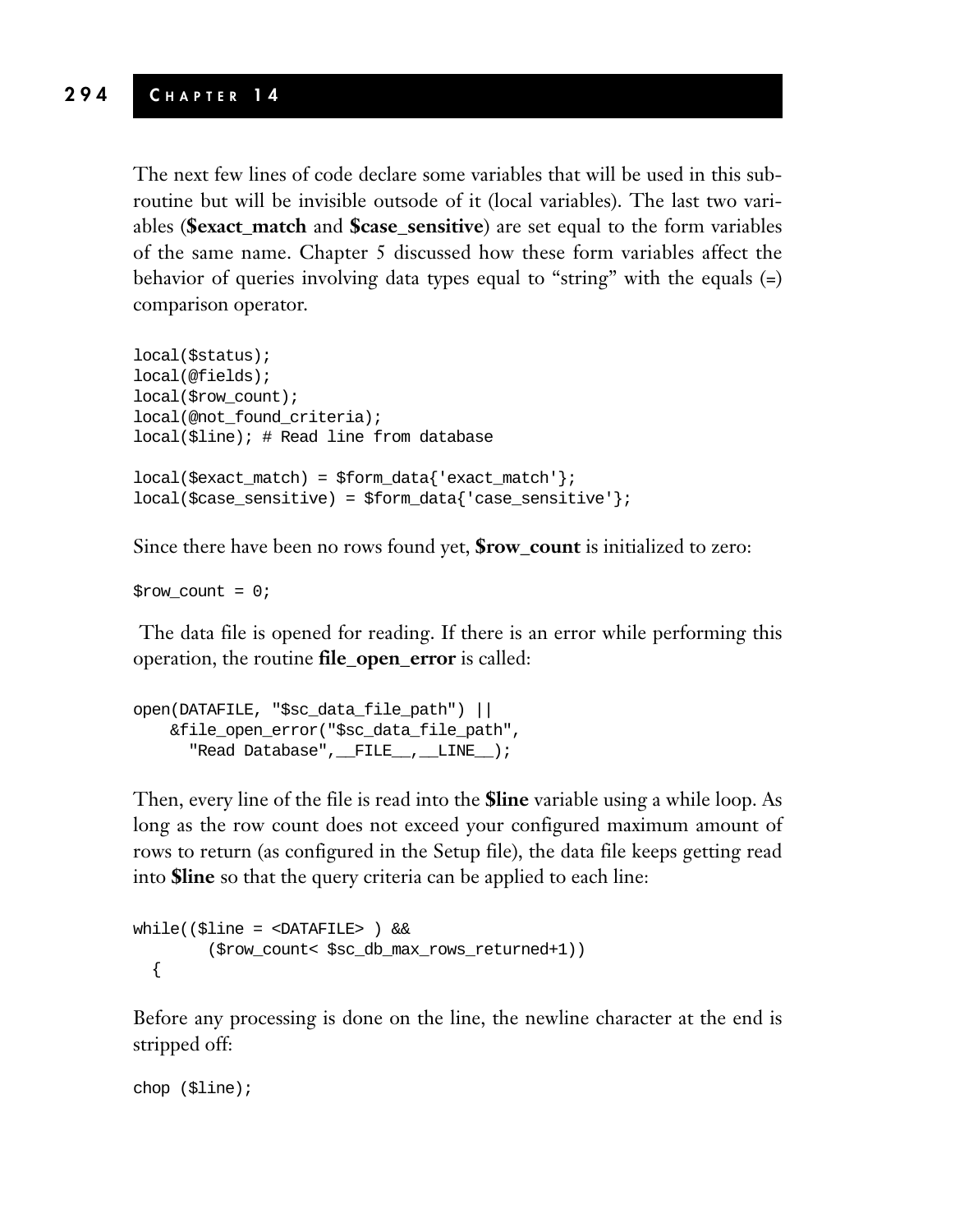Each field is split based on the pipe delimiter  $(1)$ :

```
\text{@fields} = \text{split}( / \backslash / /, $line);
```
Now the actual query criteria is applied to the line. First, **\$not\_found** is initialized to zero. This means that there is nothing "not found" yet. This basically means that we are assuming that the query criteria is satisfied by the row (innocent until proven guilty).

Then, for each criteria specified in the **@sc\_db\_query\_criteria** array from the setup file, the script calls a routine to apply the criteria (**flatfile\_apply\_criteria**). If the criteria is not satisfied, the routine returns the value **1,** which would increment the **\$not\_found** variable. Thus, **\$not\_found** will end up being the number of criteria that were not found. By the end of the foreach loop, if **\$not\_found** is still zero, this means that the criteria was applied successfully:

```
$not_found = 0;
foreach $criteria (@sc_db_query_criteria)
{
$not_found += &flatfile_apply_criteria(
$exact_match,
$case_sensitive,
*fields,
$criteria);
    }
```
If **\$not\_found** is zero, and the row count has not exceeded the maximum amount of rows that are supposed to be returned, then the row is pushed into the **@db\_rows** array as a pipe-delimited list of fields:

```
if (($not_{count} == 0) &($row_count <= $sc_db_max_rows_returned))
    {
      push(@database_rows, join("\|", @fields));
    }
```
Even if the maximum amount of rows being returned has been exceeded, if **\$not\_found** is zero, the script increments the row count:

```
if (\text{§not} _{\text{found}} == 0) {
       $row_count++;
     }
  } # End of while datafile has data
```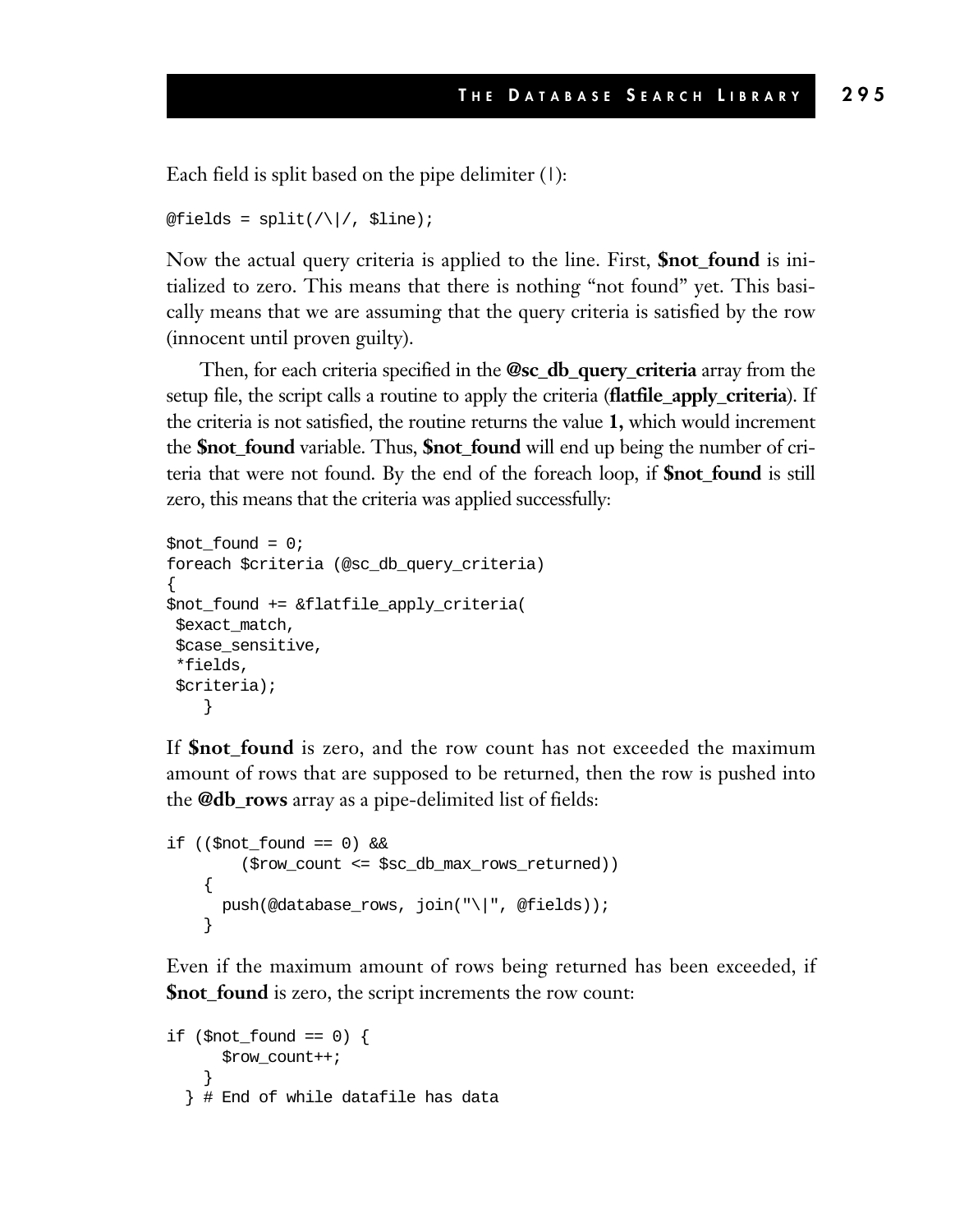Now that the data file has finished being processed, it is closed by the routine:

```
close (DATAFILE);
```
If the row count exceeds the maximum amount of rows that are allowed to be returned, then the status variable is set equal to an error message related to this fact:

```
if ($row_count > $sc_db_max_rows_returned) {
    $status = "max_rows_exceeded";
  }
```
Finally, the status and row count are returned to the calling script and the subroutine ends:

```
return($status,$row_count);
```

```
} # End of submit query
```
## **flatfile\_apply\_criteria Subroutine**

The **flatfile\_apply\_criteria** subroutine is not actually called by the main Web store script. However, it is the heart of the logic inside this library. It basically does the actual comparison of the query criteria against the rows in the ASCII text flatfile that forms the default database for the Web store. This routine accepts four parameters: **\$exact\_match**, **\$case\_sensitive**, **\*fields**, and **\$criteria**—which will be examined below.

**\$exact\_match** and **\$case\_sensitive** are the values of the corresponding form variables. **\*fields** is an array of database fields that are passed by reference.



Passing an argument by reference is different from passing by value. *Passing by value* means that the variable that is being passed to the subroutine has a new copy of it allocated in memory that is passed on locally to the subroutine. *Passing by reference,* on the other hand, means that a pointer (location of) the variable is passed to the subroutine. Since the location of the original contents of the variable is passed to the subroutine, it allows the subroutine to make changes to the variable and have the changes take effect on the original contents of the variable. In addition, passing by reference is considered more efficient when dealing with large values such as fields from a database, because making a copy of many bytes of data is time-consuming whereas simply passing a reference to the location of a large block of data is less time consuming to perform.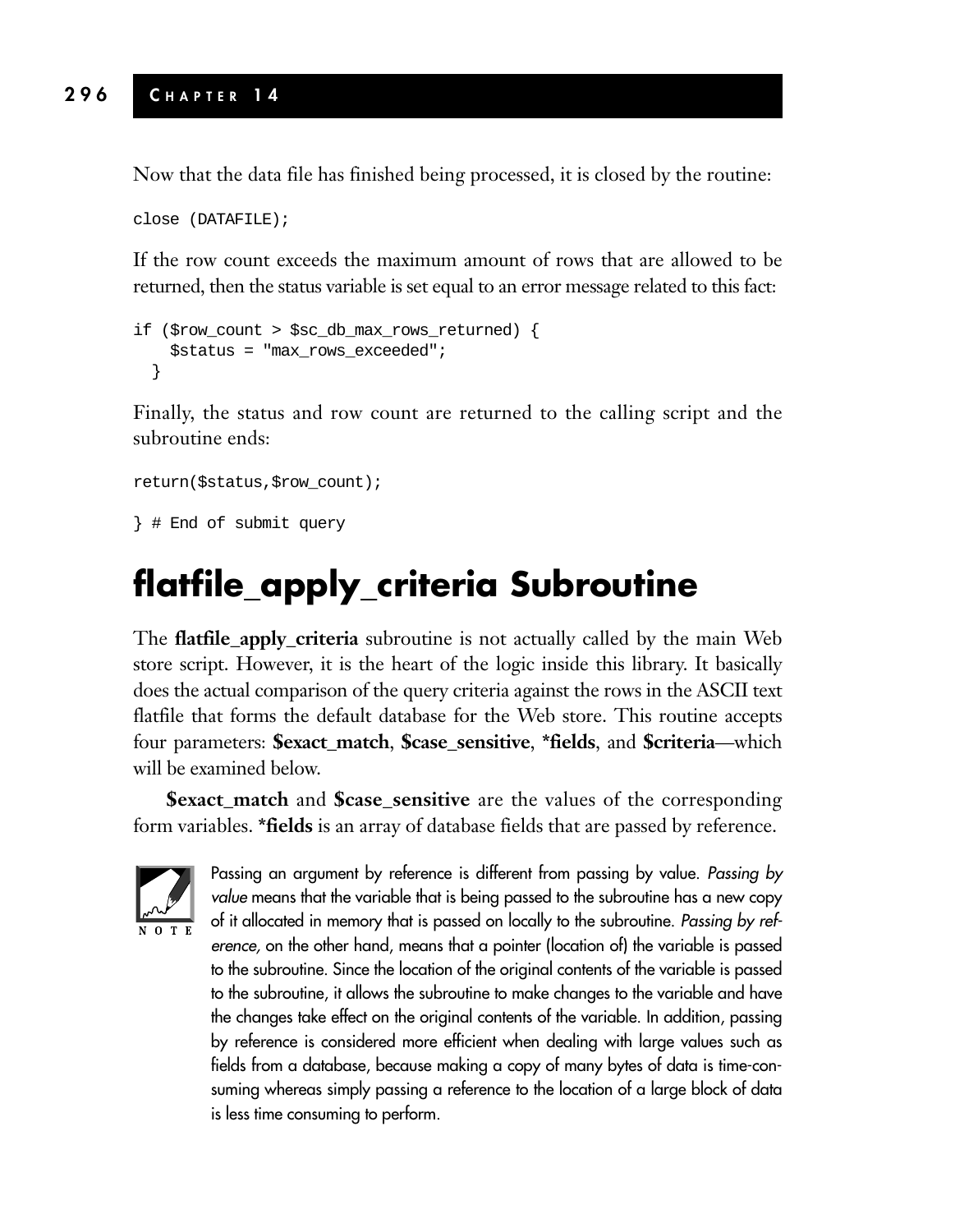**\$criteria** is the current criteria from the **@sc\_db\_query\_criteria** array that is being applied to this database row.



Before reading about what this subroutine does, it is recommended that you go through Chapter 5 in order to get a firm grasp on the logic that is used when applying the criteria defined in the **@sc\_db\_query\_criteria** array.

```
sub flatfile_apply_criteria
{
  local($exact_match, $case_sensitive,
      *fields, $criteria) = @_;
```
**\$c\_name**, **\$c\_fields**, **\$c\_op**, and **\$c\_type** are declared local. They will correspond to the fields in the criteria array. The rest of the variables below are declared to be local to the subroutine as well.

```
local($c_name, $c_fields, $c_op, $c_type);
```
**@criteria\_fields** is an array that will hold the index of which fields in the database this criteria will apply to. Recall from the discussion in Chapter 5, that you can define a form field as being able to be matched against more than one field at a time:

```
local(@criteria_fields);
```
**\$not\_found** is a flag indicating whether the subroutine found anything:

```
local($not_found);
```
The value for the form field being compared is stored in **\$form\_value**:

```
local($form_value);
```
The value for the database field currently being compared is stored in **\$db\_value**:

```
local($db_value);
```
**\$month**, **\$year**, **\$day**, **\$db\_date**, and **\$form\_date** are all date-related variables that are set up for performing date comparisons:

```
local($month, $year, $day);
local($db_date, $form_date);
```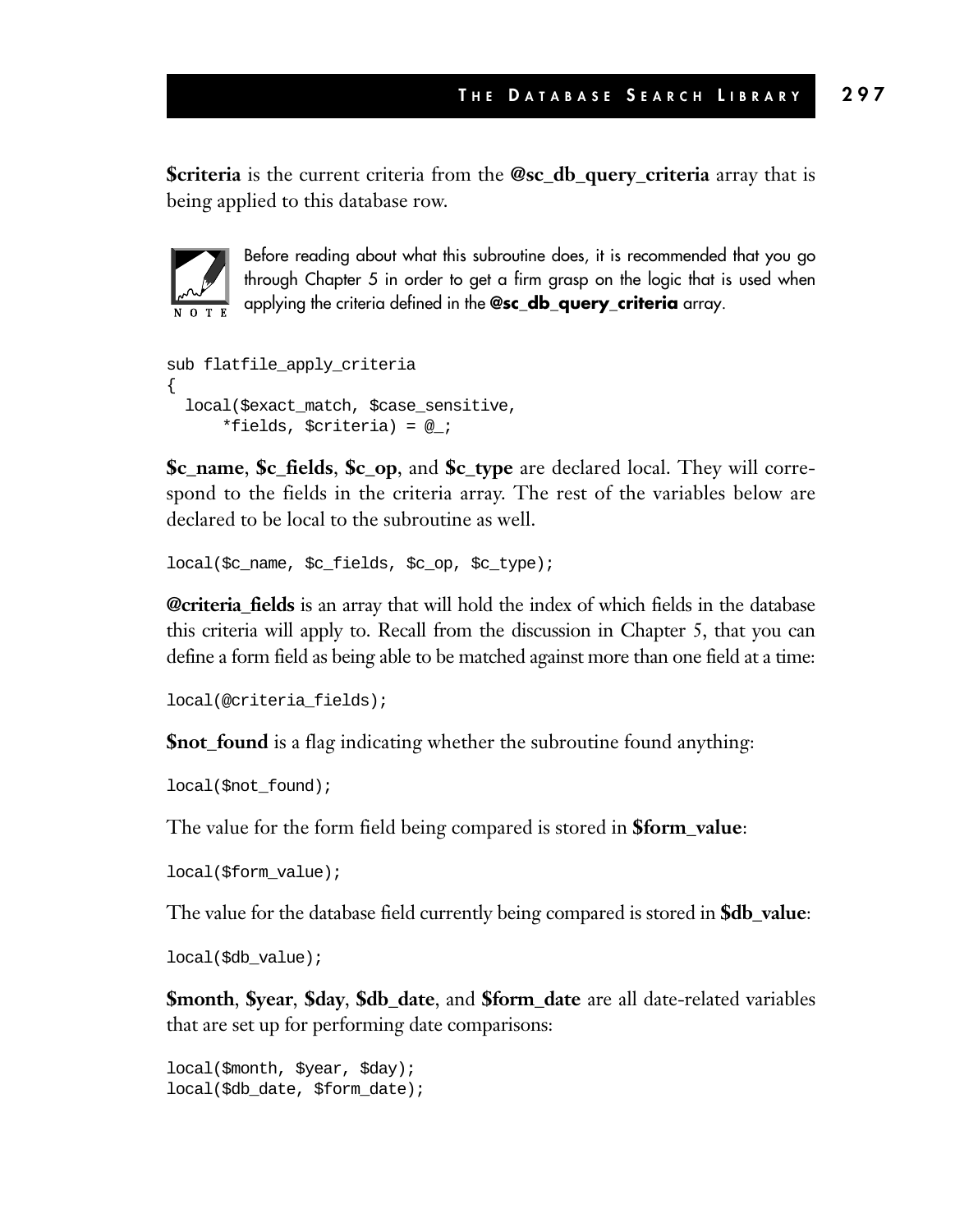**\$db\_index** is a place marker for the current field in the database row that the routine is examining:

```
local($db_index);
```
**@word\_list** is an entire list of words for matching. Keywords entered by the user as search criteria are split into separate words that are also searched for independantly:

```
local(@word_list);
```
The criteria is split into the appropriate variable defined above:

```
($c_name, $c_fields, $c_op, $c_type) =
  split//, $critical;
```
Recall that the criteria can match more than one field in the database. Thus, the routine gets the index values of the fields in each row of the database that the form variable will be compared against and places them in the **@criteria\_fields** array.

```
@criteria fields = split://f.c fields);
```
The value of the form variable that is being compared in the criteria is assigned to **\$form\_value**:

```
$form_value = $form_data{$c_name};
```
### **Case 1: Form Variable Contains No Search Value**

There are three cases of comparison that will return a value. In the first case, the form field for the criteria was not filled out, so the match is considered a success. Remember, if the user does not enter a keyword, we want the search to be open-ended. The logic used here is that the search is restricted only if the user chooses to enter a search word into the appropriate query field:

```
if ($form_value eq "")
  {
    return 0;
  }
```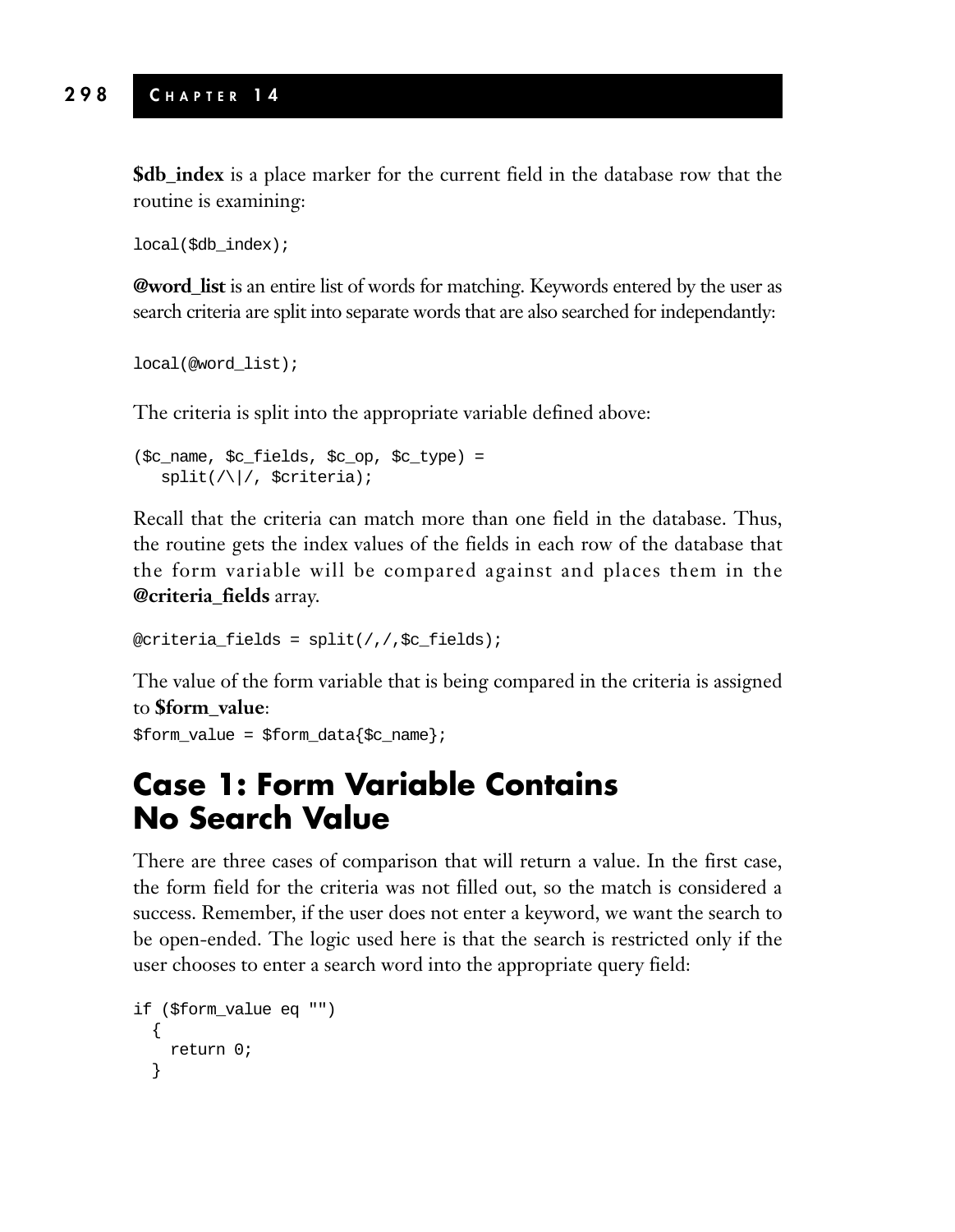#### **Case 2: A Plain Numeric, Date, or String Comparison**

In the second case, the data type is a number or a date or if the data type is a string and the operator is not equals (=), then the operator is matched directly based on the data type. Recall from Chapter 5 that a data type equals "string" and the comparison operator is equals  $(=)$ , then the application of the query criteria becomes more flexible. This is considered case 3and will be discussed further below:

```
if ((\text{sc_type} = \text{~}/\text{date}/i)|
        (\text{sc\_type} = \sim / \text{number/i}) |
        (Sc op ne "="))
   {
```
**\$not\_found** is set to **yes**. In other words, the routine assumes that the data did not match. If any fields do end up matching the data submitted by the user, then the routine will set **\$not\_found** to **no** later on:

\$not\_found = "yes";

For each data field in the **@criteria\_fields** array, the routine needs to run the comparison:

foreach \$db\_index (@criteria\_fields) {

The value of the field that is currently being compared is retrieved from the **@fields** array:

```
$db_value = $fields[$db_index];
```
Now, the comparison operators are actually applied to the data. However, the comparison takes on a slightly different flavor for each type of data that can be compared: date, number, string. The first data type that is coded for comparison below is date. Before dates can be compared in Perl, their variables must be rearranged.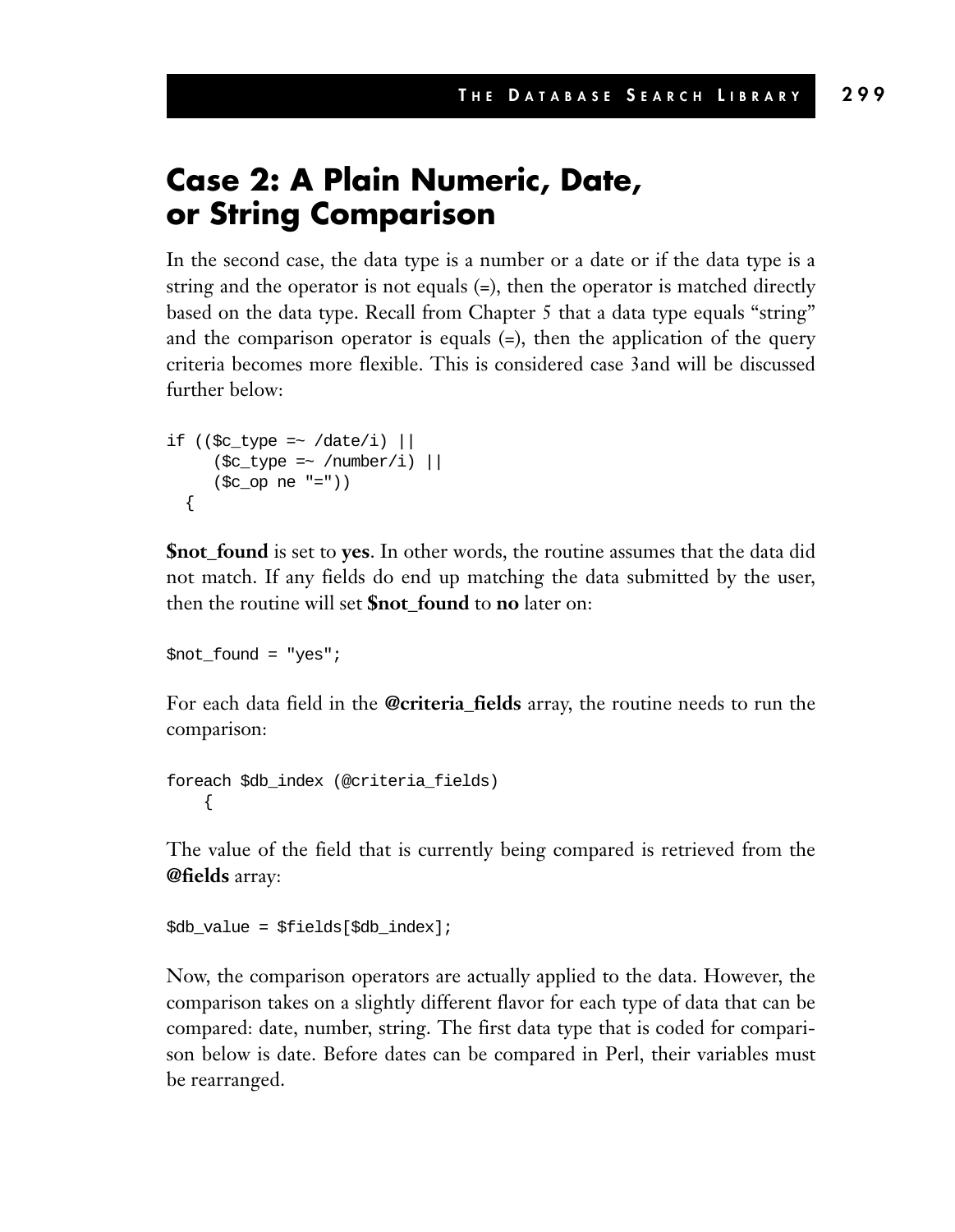In other words, the dates to be compared need to be rearranged so that they form a string of the format "YYYYMMDD," where "YYYY" is a four-digit year, "MM" is a two-digit month, and "DD" is a two-digit day. All of these are padded with zeros if the number does not fill the space. The key trick here is that a date in the form of "YYYYMMDD" can be compared against another date of the same format, using standard numerical operators. Notice that when the date is rearranged this way, numerical comparisons of the dates correspond directly to chronological comparisons. In addition, two-digit years are converted to fourdigit years so that this script will not be subject to the "year 2000" problem:

```
if (Sc_type = ~ /date/i){
```
The first date that is converted is **\$db\_value**. First, it is split into **\$month**, **\$day**, and **\$year** based on the forward-slash (/) character:

```
($month, $day, $year) =
 split///, $db_value);
```
**\$month** is padded with a zero if it is only one digit long:

```
$month = "0" . $month
  if (length($month) < 2);
```
\$day is padded with a zero if it is only one digit long:

 $\dagger$ day = "0" .  $\dagger$ day if  $(lenath(\text{day}) < 2)$ ;

The year is converted to a four-digit year. Specifically, if the year is greater than 50 but less than 1900, 1900 is added to the year because it is assumed that a year greater than 50 corresponds to the period 1950 to 1999. Otherwise, if the year is still less than 1900, it is assumed that the other options for two-digit years are 2000 through 2049. Of course, if the user entered a year that is already four digits, it is kept the same:

```
if ($year > 50 && $year < 1900) {
 $year += 1900;
}
if ($year < 1900) {
 $year += 2000;
}
```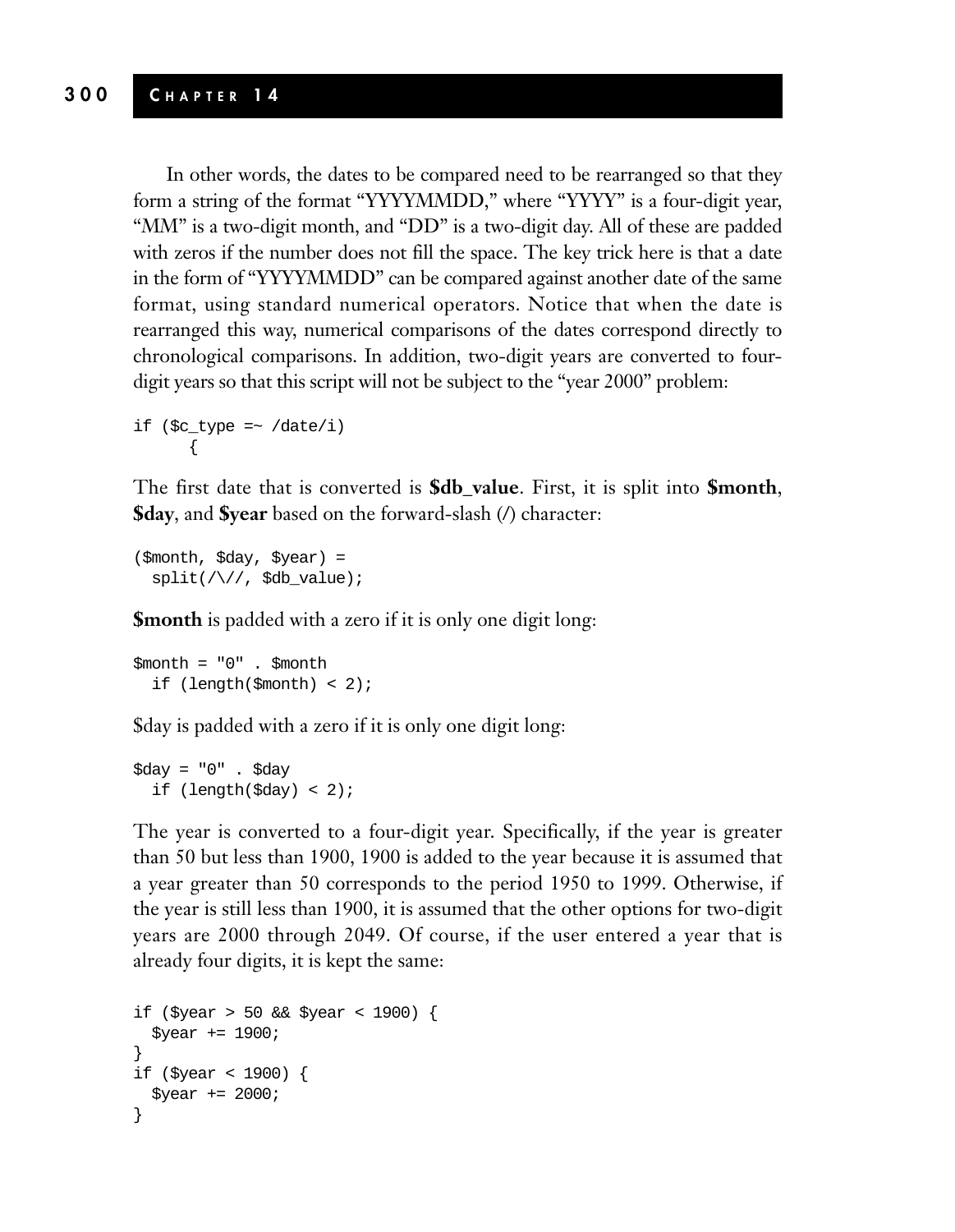

The two if tests presented above are used separately instead of using a catch-all else statement to add 2000 to the year in place of the second if. This is because there is a possibility that the year has already been entered by the user as a fourdigit year. In this case, both if tests should fail and the year will be kept the same.

**\$db\_date** is then assigned as the year plus the month plus the day in the "YYYYMMDD" format that was described earlier:

```
$db_date = $year . $month . $day;
```
The form value is processed in the exact same way as the database field value. In the end, **\$form\_date** is set equal to the form value that has been processed to comply with the "YYYYMMDD" format:

```
($month, $day, $year) =
 split(/\//, $form_value);
$month = "0" . $month
 if (length($month) < 2);
$day = "0" . $day
 if (length(Sday) < 2);
if ($year > 50 && $year < 1900) {
 $year += 1900;
}
if ($year < 1900) {
 $year += 2000;
}
$form date = $year . $month . $day;
```
Now, the dates can be compared with simple Perl numeric comparison operators. If any of the operators matches, a zero is returned to let the **submit\_query** routine know that a match was found:

```
if ($c_op eq ">") {
 return 0 if ($form_date > $db_date); }
if ($c_op eq "<") {
 return 0 if ($form_date < $db_date); \}if ($c_op eq ">=") {
 return 0 if ($form_date >= $db_date); }if ($c_op eq "<=") {
 return 0 if ($form_date <= $db_date); }
if ($c_op eq "!=") {
```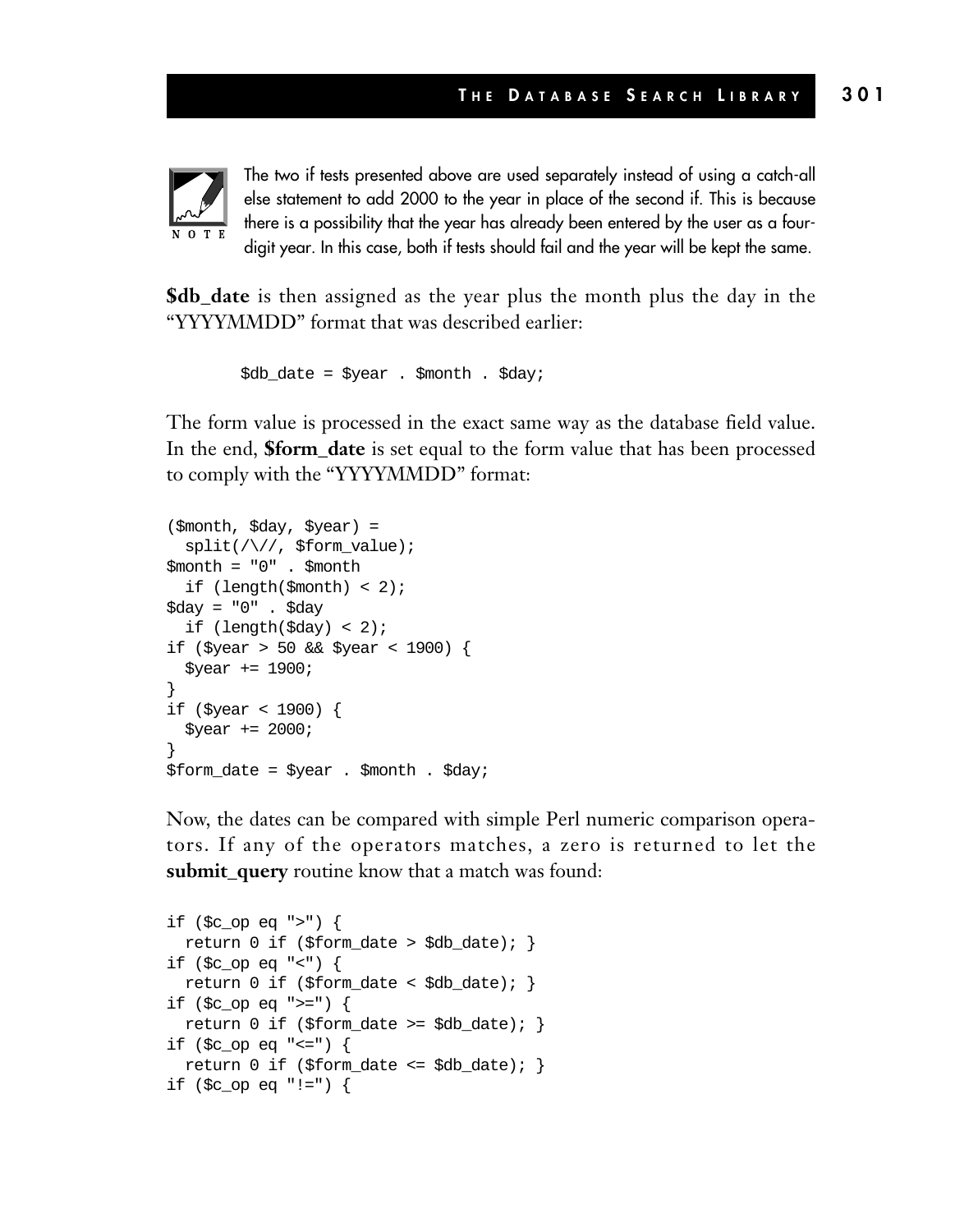```
return 0 if ($form_date != $db_date); }
if ($c_op eq "=") {
 return 0 if ($form\_date == $db\_date; }
```
If the data type is a number, then straight numeric comparisons are performed with no additional work being done to the values. A zero is returned if a match was found:

```
} elsif ($c_type =~ /number/i) {
  if ($c_op eq ">") {
    return 0 if ($form_value > $db_value); }
 if ($c_op eq "<") {
    return 0 if ($form_value < $db_value); \}if (\text{Sc} op eq ">=") {
    return 0 if ($form_value >= $db_value); \}if (<math>\sec</math> op eq "<=") {return 0 if ($form_value <= $db_value); }
  if ($c_op eq "!=") {
    return 0 if ($form_value != $db_value); }
  if ($c_op eq "=") {
    return 0 if ($form_value == $db_value);
```
If the data type is a string, then the Perl string operators are used to compare the values instead of the numeric operators. For example, instead of **>**, the Perl **gt** string operator is used. A zero is returned if any of the comparisons returned a successful match:

```
} else { # $c_type is a string
  if ($c_op eq ">") {
   return 0 if ($form_value gt $db_value); }
  if (\text{sc\_op eq} "<") {
   return 0 if ($form_value lt $db_value); }
  if ($c_op eq ">=") {
   return 0 if ($form_value ge $db_value); }
  if ($c_op eq "<=") {
   return 0 if ($form_value le $db_value); }
 if ($c_op eq "!=") {
   return 0 if ($form_value ne $db_value); }
} 
    } # End of foreach $form_field
```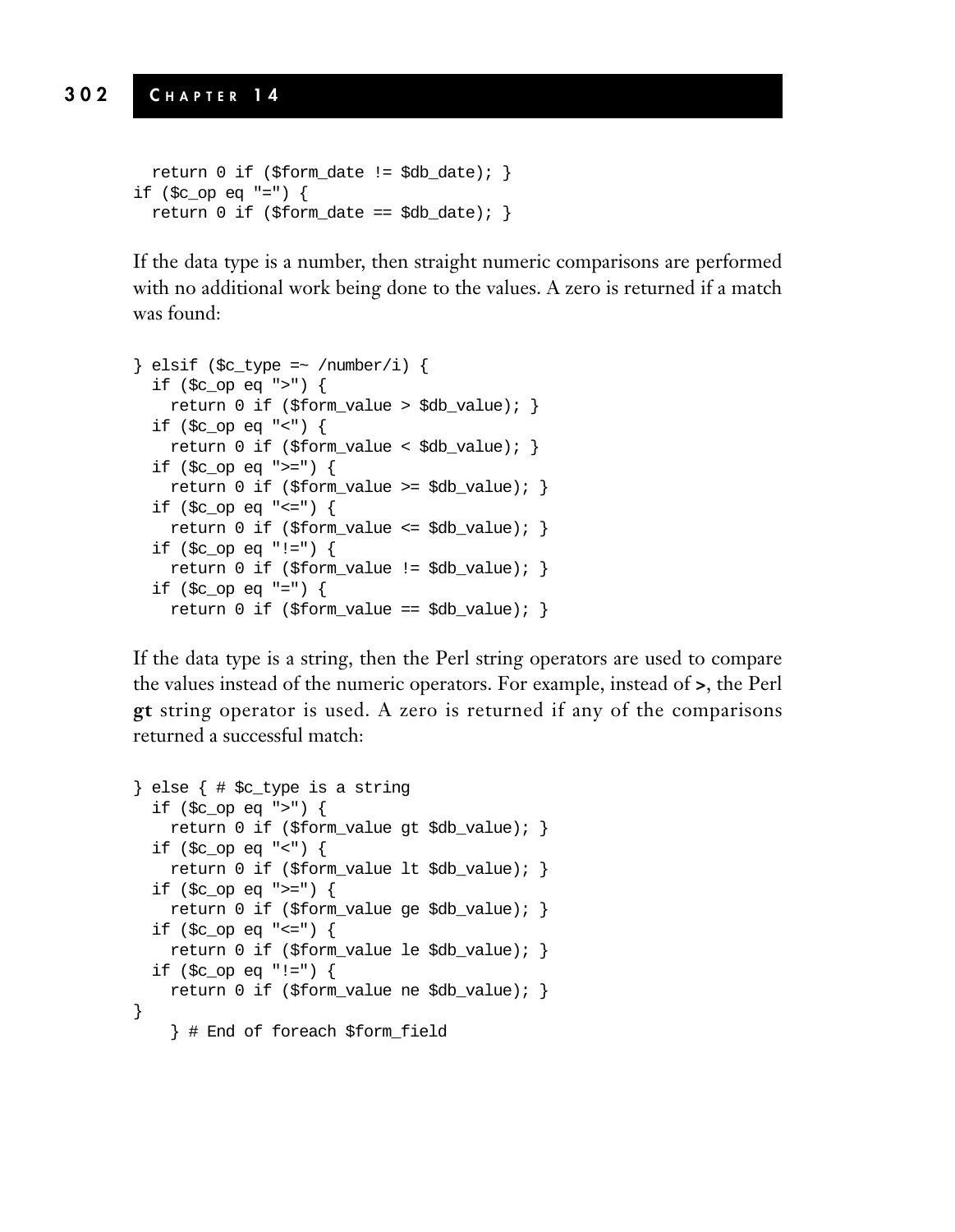#### **Case 3: Full String–Based Keyword Search**

Now, consider Case 3. Recall that Case 3 handles situations in which the data type is a string and the operator is **=**. This is more complex because a fuzzy search is done based on the rules disclosed in Chapter 5. This fuzzy search checks to see whether we need to do case sensitive matches or whether the comparisons should match against whole words. In other words, the variables **\$case\_sensitive** and **\$exact\_match** actually affect the search. In addition, each word entered in the form variable is applied to the database field independently. All the words that the user enters must match against the database fields in order for the search to return a success:

} else { # End of case 2, Begin Case 3

**@word\_list** is the array of words that the user entered into the form variable:

 $@word_list = split//s+/, $form_value);$ 

Each field defined for comparison is checked against the keywords entered into the form variable:

```
foreach $db_index (@criteria_fields)
    {
```
The database field value that the routine is currently comparing is placed in **\$db\_value:**

```
$db_value = $fields[$db_index];
```
Initially, **\$not\_found** is set equal to **yes**, under the assumption that the search failed. If the search finds a match with the fields, this variable will later be set to **no:**

\$not\_found = "yes";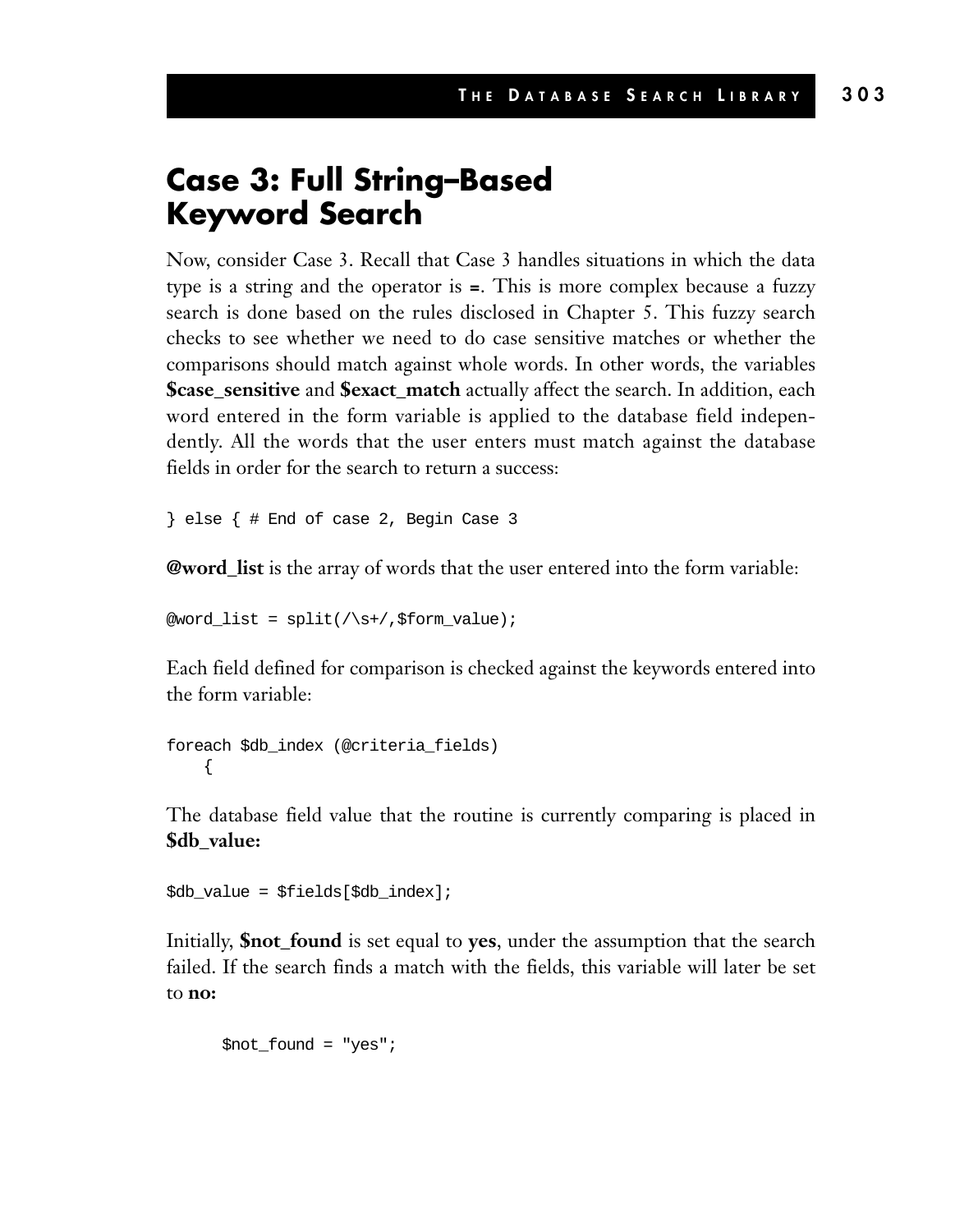**\$match\_word** acts as a place marker for the words that are going to be looked up in the database row. **\$x** is used as a place marker inside the for loops that iterate through the keywords that the user entered into the form variable:

```
local(\text{Smatch word}) = "";local(\$x) = "";
```
The following routine is the same code that exists for keyword searching in the **FindKeywords** subroutine discussed in Chapter 13:

```
if ($case_sensitive eq "on") {
    if ($exact_match eq "on") {
         for (\$x = @word_list; \$x > 0; \$x--) {
       # \b matches on word boundary
              $match_word = $word_list[$x - 1];if ($db_value =~ /\b$match_word\b/) {
                   splice(@word_list,$x - 1, 1);
               } # End of If
         } # End of For Loop
     } else {
         for (\frac{5}{x} = \text{eword\_list}; \frac{5}{x} > 0; \frac{5}{x} -)$match_word = $word_list[$x - 1];if (\frac{\alpha}{2}d_{\alpha})\cdot \frac{\alpha}{2} = \frac{1}{2} / \frac{\alpha}{2} / \frac{\alpha}{2}splice(@word_list,$x - 1, 1);
               } # End of If
          } # End of For Loop
     } # End of ELSE
} else {
    if ($exact_match eq "on") {
         for (\frac{5}{x} = \text{eword\_list}; \frac{5}{x} > 0; \frac{5}{x} - ) {
# \b matches on word boundary
              $match_word = $word_list[$x - 1];
              if(\daggerdb_value =~ /\b$match_word\b/i) {
                   splice(@word_list,$x - 1, 1);
               } # End of If 
          } # End of For Loop
     } else {
         for (\frac{5}{x} = \text{eword\_list}; \frac{5}{x} > 0; \frac{5}{x} - ) {
              $match_word = $word_list[$x - 1];if ($db_value =~ /$match_word/i) {
                   splice(@word_list,$x - 1, 1);
               } # End of If
          } # End of For Loop
     } # End of ELSE
}
```